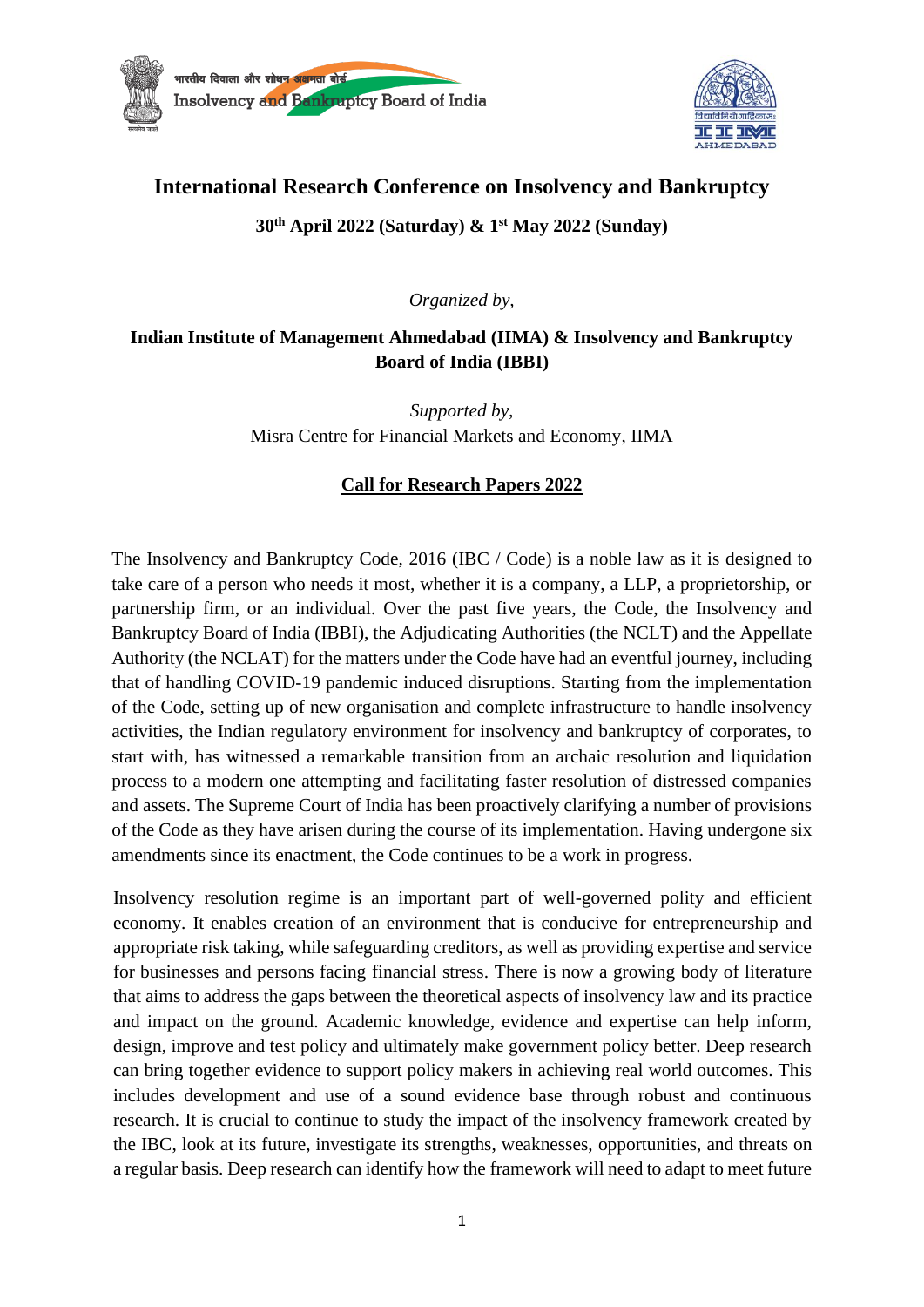



challenges and how the policy and regulatory framework may complement the 'ease of doing business' aspirations of the country. To promote research and discourse in the field of insolvency and bankruptcy, the two-day international research conference calls upon academics & researchers, lawyers, economists, regulators, to submit research proposals.

#### **Topics for the conference:**

This conference is an opportunity to understand the importance and impact of IBC in its totality through the multi-disciplinary research papers. Research that aims to understand the legal, economic, financial, behavioural and management aspects of the IBC are welcomed. A field wise classification of potential research topics under the Indian insolvency and bankruptcy space- i.e., in relation to the IBC is listed below. Several studies maybe inter-disciplinary in nature hence cannot be isolated to fall under a single field of study and researchers are encouraged to explore the interdisciplinary nature as well.

#### **a) Economic /Financial**

- Impact of IBC on credit channels and bond markets
- Sectoral analysis of effectiveness of IBC
- IBC and economic growth
- Assessing outcomes and impact of the IBC
- Developing a framework for assessing outcomes of insolvency regimes
- Insolvency law during COVID-19
- Early warning of stress in a corporate
- Managing Interim Finance
- MSME Stress and efficacy of Pre-packs
- Resolvability Assessment Framework
- Stress in MSME Sector and Prepacks
- Dealing with Interim Finance
- Role of Asset Reconstruction Companies as resolution applicant
- NPA v/s default: Corelation and time lag

## **b) Legal**

- Balancing interests of stakeholders under processes under the Code
- Operationalisation of Part III of the IBC: Issues and Challenges
- Legislative framework for cross border insolvency: Lessons for India
- Pre-packaged insolvency resolution: Learnings for India
- Comparative analysis of insolvency laws across the globe
- Group Insolvency
- Streamlining the processes under the Code
- Valuations for insolvency and bankruptcy
- Streamlining voluntary liquidation processes
- Role of mediation in the insolvency process across the jurisdictions
- Assessing Section 29A of the IBC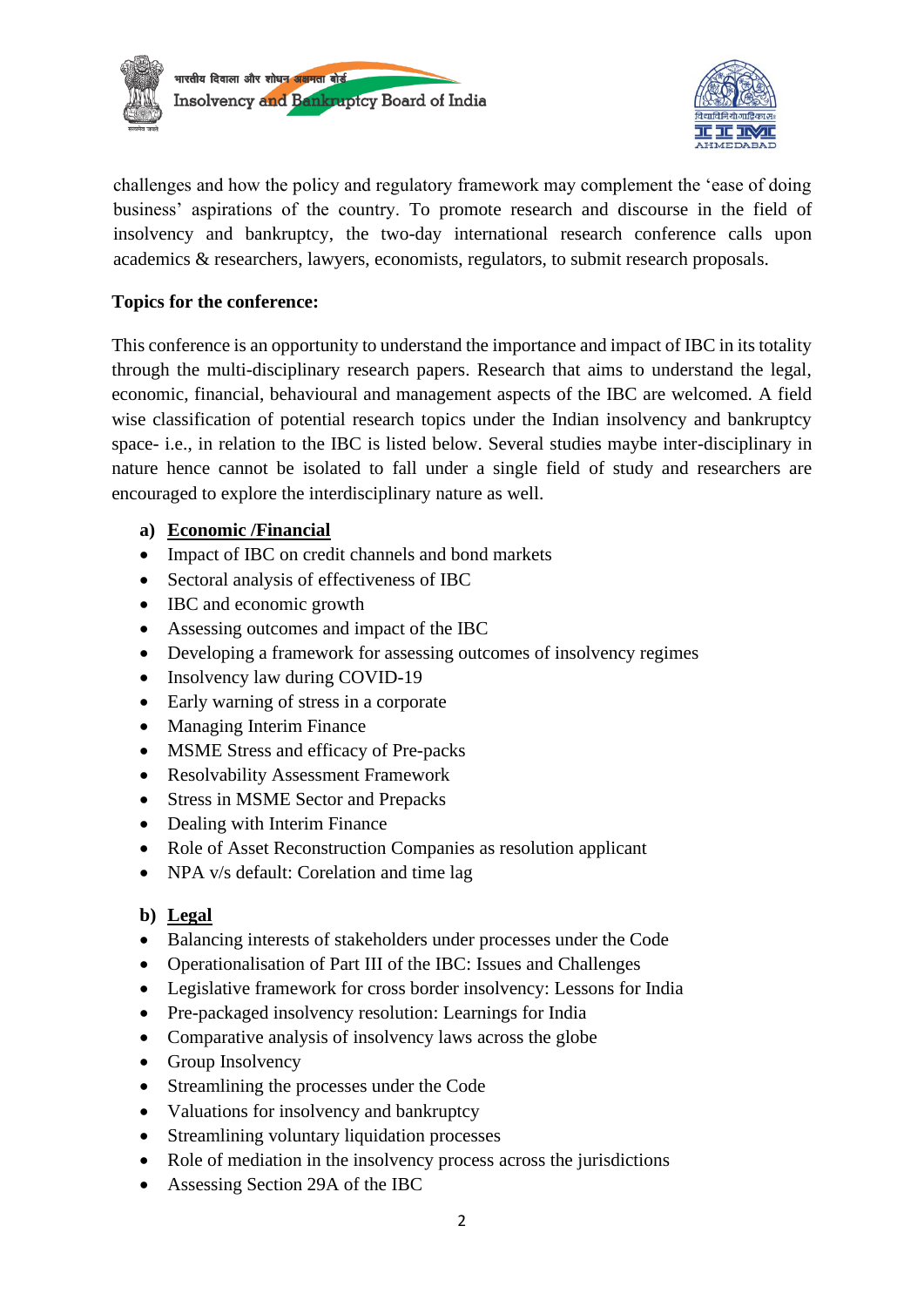



# **c) Behavioral**

- Code of conduct for the committee of creditors
- Observing and measuring behavioral change among stakeholders of IBC
- Technological developments and integration with IBC
- Development of platform for distressed assets
- Interaction of IBC and its pillars (IBBI, Information Utilities, Insolvency Professionals, Adjudicating Authority)

# **d) Management**

- Effectiveness of IBC's institutional structures IBBI, IPs, AA, and IUs
- Interaction of IBC with other laws (FEMA, SEBI, Arbitration and Conciliation Act)
- Fairness and equity in corporate processes under the Code
- Developing a market for distressed assets

#### **Venue:**

**Conference will be held physically at the Indian Institute of Management Ahmedabad campus during 30th April, 2022 to 1st May, 2022.** 

## **Participants:**

The conference is open to individuals from all disciplines interested and involved in insolvency and bankruptcy process and its multi-disciplinary issues. Conference organisers encourages, professionals and scholars to participate and present their papers in any of the topics listed above.

There is no participation fee. Professionals, scholars, and students can also register and participate in the event without presenting the paper.

## **Accommodation:**

A number of accommodation facilities with varying budgets (dorms and executive rooms) are blocked for the conference purpose. Participants who are availing accommodation will have to pay and settle with the conference secretariat. Accommodation will be provided to participants on first come first basis. Interested participants may write to  $\langle$ ibc2022@iima.ac.in> for details.

## **Conference facilities:**

All the registered participants will be given conference materials, and food and snacks for two days. Participation certificate will be issued on request.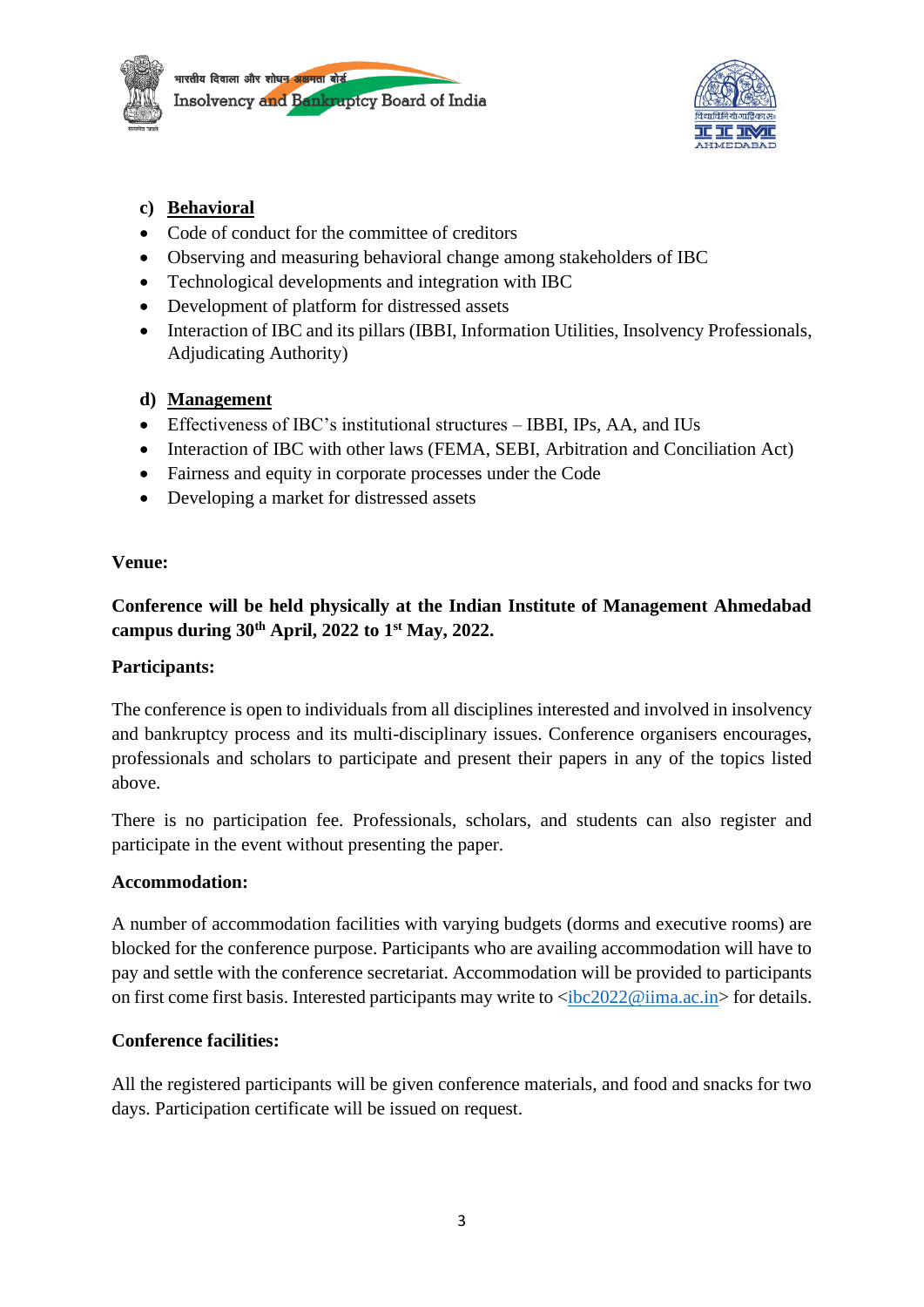



#### **Research scholarship:**

A limited number of funding is available for Ph.D. (Doctoral) scholars who are currently working on insolvency and bankruptcy topics associated with universities and institutes. Those who wish to avail the funding are requested to write to [research@ibbi.gov.in.](mailto:research@ibbi.gov.in)

The research scholarship is worth  $\bar{\tau}$  10,000 consolidated per research paper.

Ph.D. students researching in the insolvency and bankruptcy space will have to submit the following documents.

- a) Ph.D. enrolment letter on college/ university letter head duly signed by the Ph.D. student and the supervisor. The enrolment letter should state your full name and details of the Ph.D. course being pursued. It should be duly stamped with the university seal.
- b) A No objection letter on university letterhead duly signed by head of department with university seal.

The sum shall be awarded on completion of conference; and meeting all submission as per timelines.

#### **Data sharing for research:**

The IBBI disseminates data and information for researchers and other stakeholders at regular intervals on its website in downloadable format. IBBI also promotes its research endeavour through several of its publications. Researchers may refer to the same for research articles in the insolvency space. Data pertaining to various processes under IBC can also be found in these publications.

- a) Newsletters: The newsletters encapsulate the legal and regulatory developments; status of all the processes and service providers under the Code; capacity building initiatives and advocacy and awareness generation activities undertaken by the IBBI during the quarter. The newsletters carry a summary of outcomes under the Code and analysis of the same. At present 20 volumes of the newsletter have been published by end of September 2021.
- b) Information Brochures which create awareness about several processes are an additional source of information.
- c) Annual Publications: These publications consist of insightful articles written by experts in the field, with topics on various issues in insolvency, bankruptcy, finance, and economic sphere.
- d) IBBI aims to support researchers with any additional data not found in the public domain subject to certain restrictions. The researchers may contact IBBI about the same by writing to [research@ibbi.gov.in.](mailto:research@ibbi.gov.in)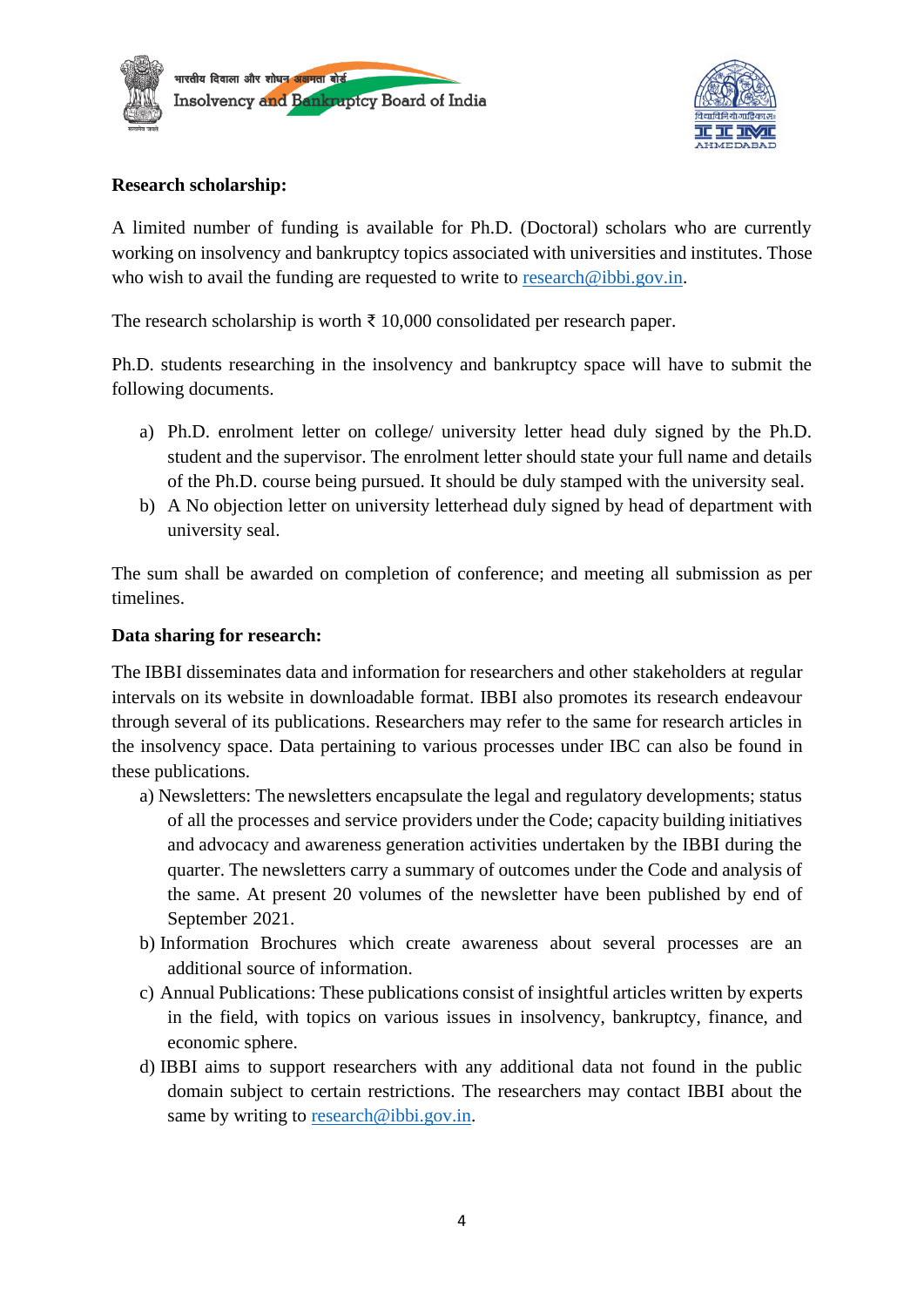



There are certain guidelines which the researchers are expected to follow. The submission procedure and research protocol are summarised below.

#### **Submission Procedure:**

Interested applicants wishing to present original research paper should send a 1000-1500 research proposal to [research@ibbi.gov.in](mailto:research@ibbi.gov.in) by 7<sup>th</sup> January, 2022. The first page of the proposal must include the following details:

- a) The title of the paper;
- b) Full names of all the authors and affiliations (maximum 3 authors); and
- c) Email addresses and contact numbers of all authors.

The proposal should include the theories/ issues, research methodology, data sources and analytical tools to be used. The organising committee will evaluate the proposals and shortlist the accepted proposals by 21<sup>st</sup> January, 2022. On approval of the proposal the applicants will be required to submit their full research papers in 8000-12000 words in English by 21<sup>st</sup> March, 2022. Word limit should be strictly adhered to.

The final acceptance of full papers will be notified to applicants by  $10<sup>th</sup>$  April, 2022.

All parties involved in the research must adhere to certain standards of ethical behaviour.

Authors should ensure that:

- a) The paper is based on research work that is original. Anything that compromises originality of the work should be avoided. The paper must avoid plagiarism in all and any form;
- b) it does not include content that is copied or reproduced from other works without appropriate attribution;
- c) the paper discloses the source of all data used.
- d) the paper is fully referenced, cited or quoted where works of others are used;
- e) the paper is not submitted for review /publication, in whole or in part, elsewhere concurrently while the paper is submitted for consideration as part of this conference.

#### **Selected presenters will be required to present their papers at the conference.**

After the conference, the authors are expected to submit a final paper that gives due consideration to all comments and feedback received during the conference by 31<sup>st</sup> May, 2022. The final set of selected papers will be either hosted in the IBBI website or published as a book. Presenters, if they so wish, would be free to get the work published in any journal with appropriate citation.